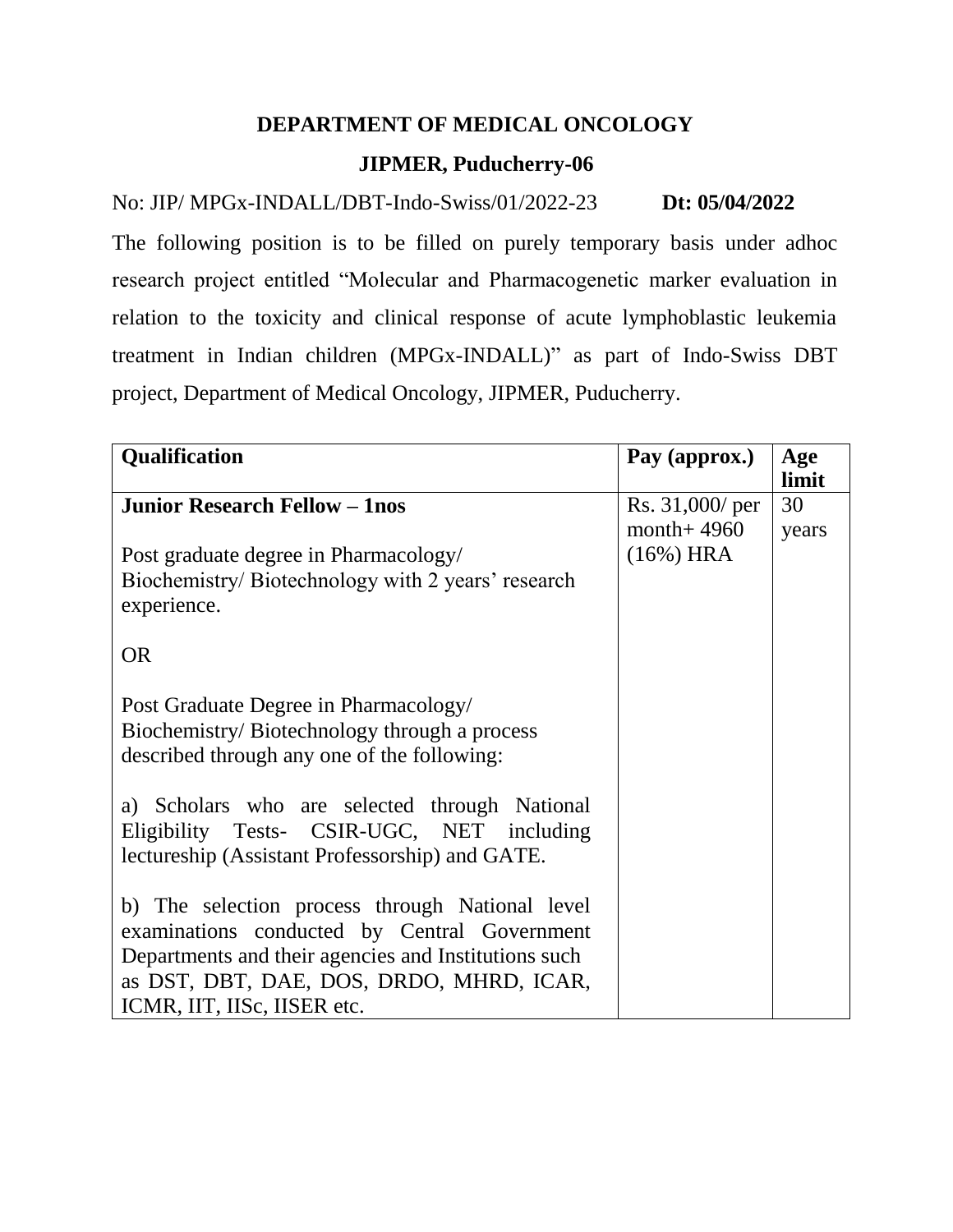The date for **Walk in - written test cum interview** is on 25 April 2022 at 9.00 am Venue: Department of Medical oncology, Third floor, Super specialty block, JIPMER Puducherry-605006.

Note:

- 1. Validity of the appointment will be for 1year from the date of publication and renewable accordingly.
- 2. Qualification and experience should be in relevant discipline/field and from an institute of repute. Experience should have been gained after acquiring the minimum essential qualification.
- 3. Upper age relaxation for SC/ST up to 5 years and OBC upto 3 years.
- 4. The posts are purely on contract basis and no claim for any other regular post in JIPMER shall be entertained.
- 5. Application form duly filled and signed along with photocopy of all relevant certificate including experience should be submitted in the office on the day of selection.
- 6. Verification of all Original certificates will be done at spot.
- 7. No TA/ DA will be paid for the interview.
- 8. Canvassing of any kind will lead to disqualification.
- 9. Submission of wrong or false information during the process of selection shall disqualify the candidature at any stage.
- 10.If performance of the appointee is not found satisfactory by the investigator, appointment can be terminated at any time without any notice.
- 11.The appointee may be relieved from the current job position, with one month prior notice, failing to do so may be held responsible for paying one monthsalary.

Brewly Signature of Principal-Investigator Reg. No: 67940 Professor Professor<br>Dept. of Medical Oncology<br>Dept. of Medical Oncology pt. of Medical Officers<br>JIPMER, Puducherry-6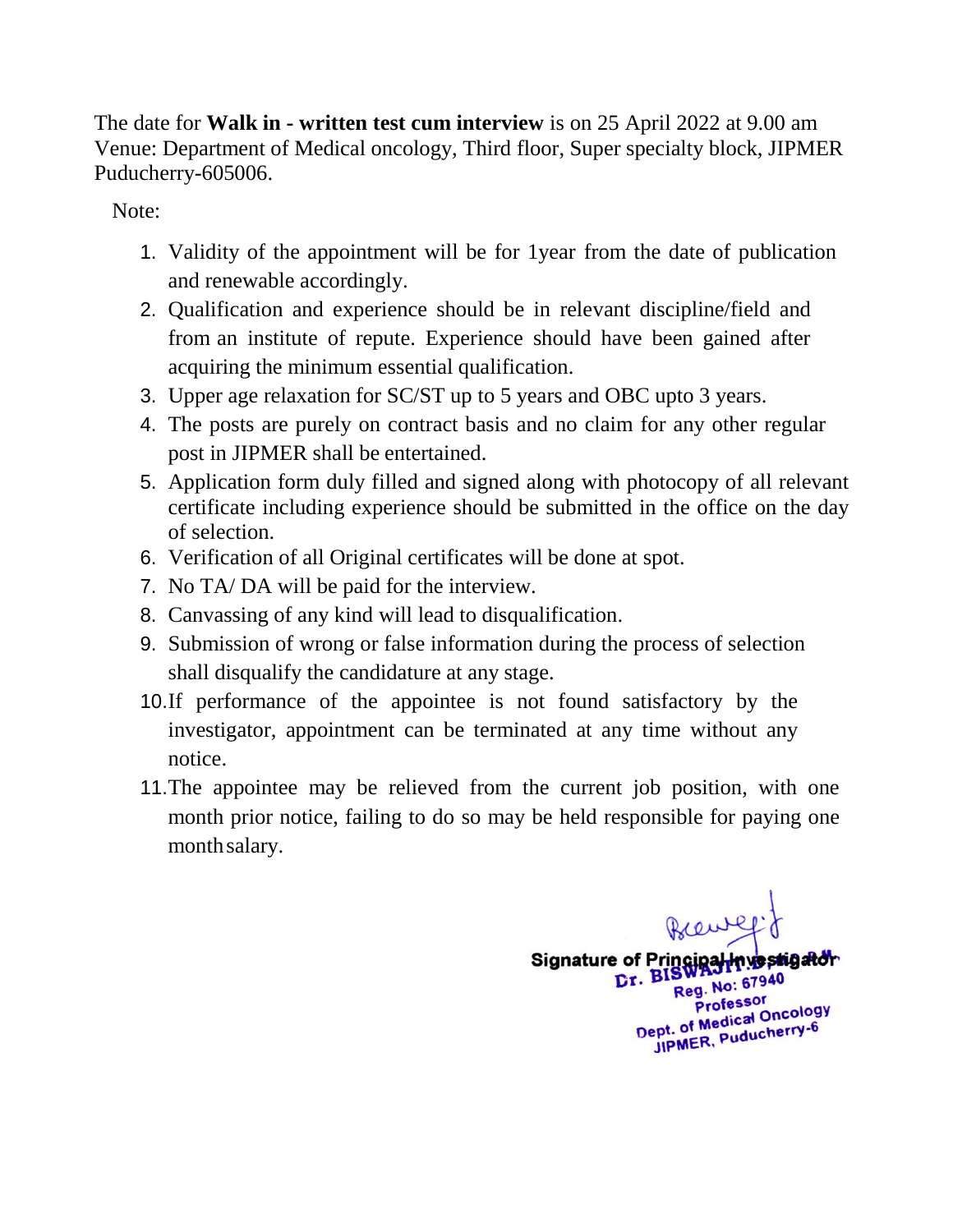| 2. |                                                                                                                                                                                                                                | Affix your recent<br>Passport size Photo |
|----|--------------------------------------------------------------------------------------------------------------------------------------------------------------------------------------------------------------------------------|------------------------------------------|
| 3. | Gender (Male / Female/ Other):                                                                                                                                                                                                 | (Do not staple)                          |
| 4. |                                                                                                                                                                                                                                |                                          |
| 5. |                                                                                                                                                                                                                                |                                          |
| 6. | Age: _____________years ___________months ___________days                                                                                                                                                                      |                                          |
| 7. |                                                                                                                                                                                                                                |                                          |
| 8. |                                                                                                                                                                                                                                |                                          |
|    | <u> 1989 - Johann Harry Harry Harry Harry Harry Harry Harry Harry Harry Harry Harry Harry Harry Harry Harry Harry</u>                                                                                                          |                                          |
| 9. |                                                                                                                                                                                                                                |                                          |
|    |                                                                                                                                                                                                                                |                                          |
|    | 10. Mobile : 10. Mobile : 10. Mobile : 10. Mobile : 10. Mobile : 10. Mobile : 10. Mobile : 10. Mobile : 10. Mobile : 10. Mobile : 10. Mobile : 10. Mobile : 10. Mobile : 10. Mobile : 10. Mobile : 10. Mobile : 10. Mobile : 1 |                                          |
|    |                                                                                                                                                                                                                                |                                          |
|    | 12. Have you ever been convicted by a court of law or is there any criminal case / disciplinary<br>action / vigilance enquiry pending against you? If so, specify:                                                             |                                          |
|    |                                                                                                                                                                                                                                |                                          |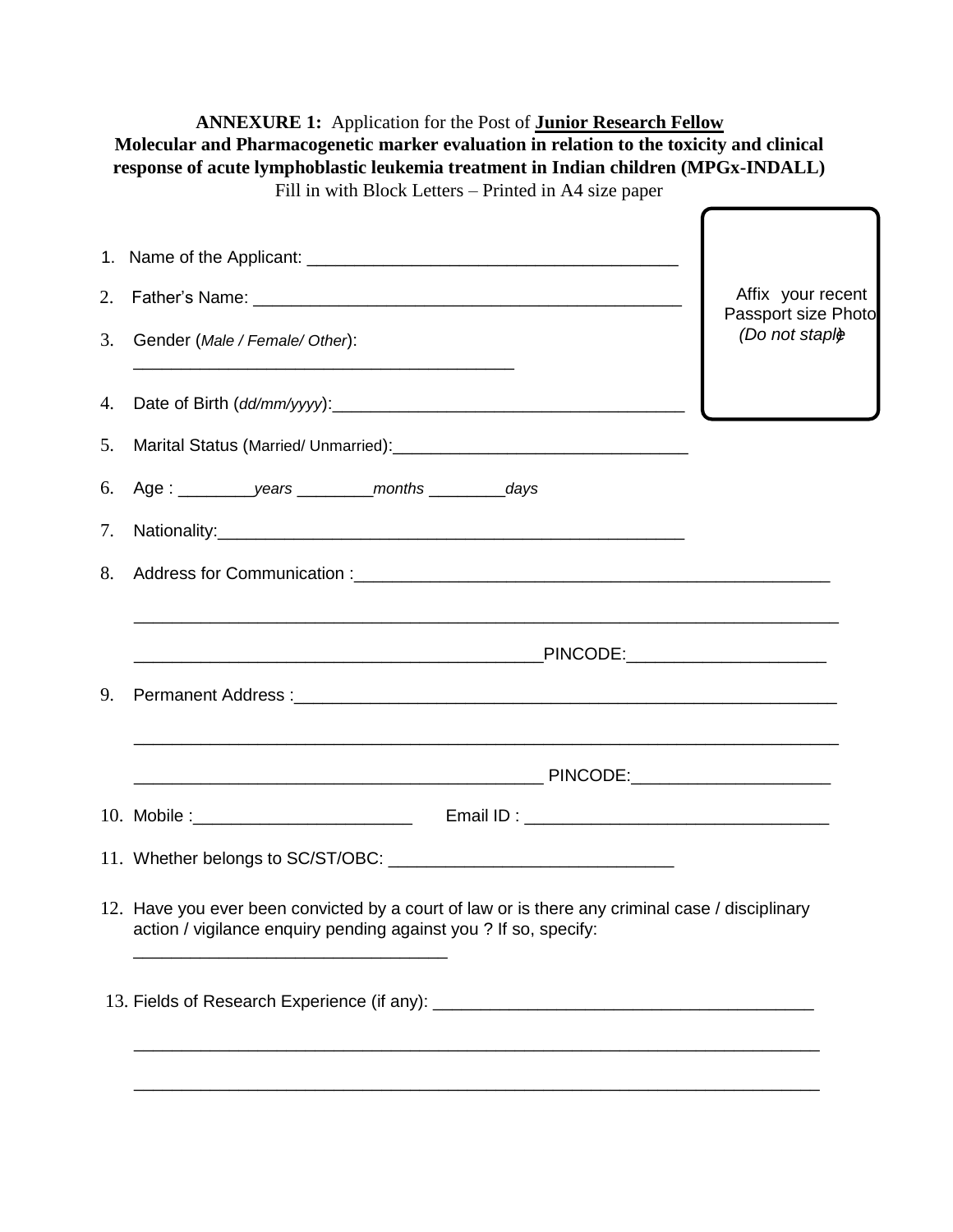14. Educational Qualifications: (*Enclose self-attested photocopies*)

|   | <b>Educational Qualification</b><br>(from SSLC / Matriculation) | Board / University | Mon / Year of<br>Passing | <b>Percent of Marks</b><br>(or Percentile) | Subject(s) |
|---|-----------------------------------------------------------------|--------------------|--------------------------|--------------------------------------------|------------|
| 1 | <b>Tenth Equivalent</b>                                         |                    |                          |                                            |            |
| 2 | <b>Higher Secondary</b>                                         |                    |                          |                                            |            |
| 3 | Degree                                                          |                    |                          |                                            |            |
| 4 | Diploma/PG Diploma                                              |                    |                          |                                            |            |
| 5 | Others (specify)                                                |                    |                          |                                            |            |

### 15. Details of Previous Employment (if any) :

|   | Employer | Designation | From | To | Duration | Regular /<br>Temporary | Nature of<br>work |
|---|----------|-------------|------|----|----------|------------------------|-------------------|
|   |          |             |      |    |          |                        |                   |
| ◠ |          |             |      |    |          |                        |                   |

16. Reference letters / Testimonials:

| - |  |  |  |
|---|--|--|--|

\_\_\_\_\_\_\_\_\_\_\_\_\_\_\_\_\_\_\_\_\_\_\_\_\_\_\_\_\_\_\_\_\_\_\_\_\_\_\_\_\_\_\_\_\_\_\_\_\_\_\_\_\_\_\_\_\_\_\_\_\_\_\_\_\_\_\_\_\_\_\_\_\_\_

17. Any other relevant information : \_\_\_\_\_\_\_\_\_\_\_\_\_\_\_\_\_\_\_\_\_\_\_\_\_\_\_\_\_\_\_\_\_\_\_\_\_\_\_\_\_\_\_

18. Check List : (Please tick as proof of enclosures) All Certificates must be attested and be attached in the following order:

Certificate in support of age (Tenth equivalent/High School Certificate)…………………..

Degree/Diploma ……………………………………….

|--|

|--|--|

|--|--|--|--|